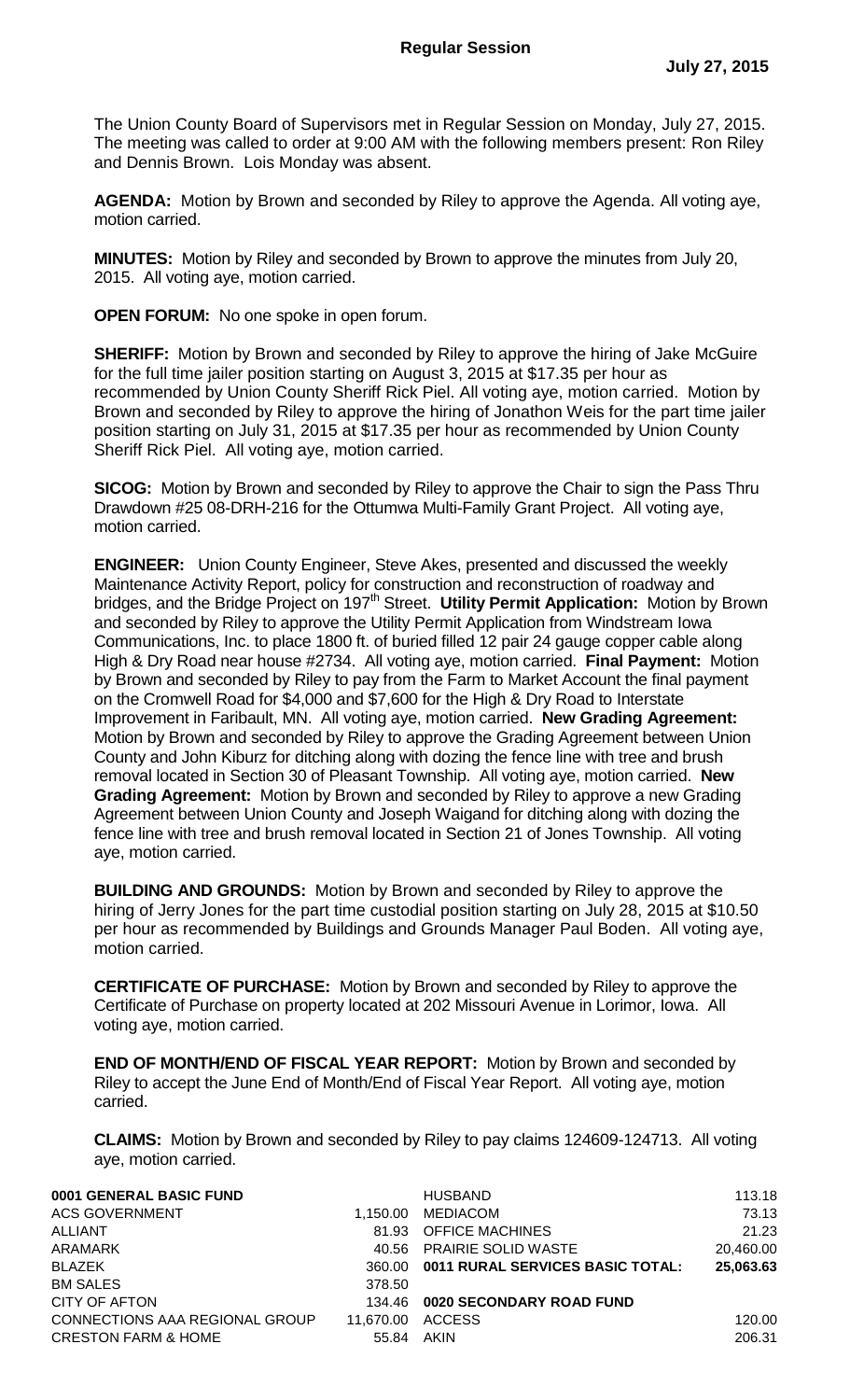| <b>CRESTON MUNICIPAL UTILITIES</b>                   |                   | 19.35 ALLIANT                                            | 776.12             |
|------------------------------------------------------|-------------------|----------------------------------------------------------|--------------------|
| <b>HAWKS</b>                                         | 91.56             | <b>AMERICAN CONCRETE</b>                                 | 1,975.00           |
| <b>HEARTLAND TIRE</b>                                |                   | 100.72 ARAMARK                                           | 216.10             |
| <b>HISTORICAL SOCIETY</b>                            | 2,500.00          | ARNOLD MOTOR SUPPLY                                      | 26.95              |
| HOYT DO                                              | 150.00            | <b>BANKERS LEASING</b>                                   | 139.66             |
| <b>HYSELL</b>                                        |                   | 162.04 BAUER BUILT TIRE                                  | 936.20             |
| HY-VEE                                               |                   | 1,749.53 CRESTON FARM & HOME                             | 43.28              |
| <b>IACCVSO VETERANS AFFAIRS</b><br><b>ISSB</b>       |                   | 50.00 G&K SERVICES<br>9.63 GATEWAY HOTEL & CONF CTR      | 32.00<br>115.36    |
| <b>JIM'S TRUCK REPAIR</b>                            |                   | 80.00 GAVILON GRAIN LLC                                  | 5,031.04           |
| <b>KENYON</b>                                        |                   | 9.70 IOWA PRISON INDUSTRIES                              | 1,217.00           |
| <b>MEDIACOM</b>                                      | 914.04            | <b>IOWA TOOL &amp; MANUFACTURING</b>                     | 665.18             |
| <b>MILLER</b>                                        | 225.43            | <b>JIM'S TRUCK REPAIR</b>                                | 85.00              |
| OCHILTREE FUNERAL SERVICE                            | 581.00            | <b>MEDIACOM</b>                                          | 292.33             |
| <b>O'DANIELS</b>                                     | 10.35             | <b>MID-IOWA SALES</b>                                    | 92.50              |
| <b>OFFICE MACHINES</b>                               | 3.43              | <b>MIDWEST WHEEL</b>                                     | 273.56             |
| <b>PCSB</b>                                          |                   | 41,557.50 OFFICE MACHINES                                | 4.55               |
| <b>PETERSON</b>                                      | 94.61             | <b>SCHILDBERG</b>                                        | 27,878.92          |
| <b>PETTEGREW</b>                                     | 325.00            | <b>SIRWA</b>                                             | 494.00             |
| SOUTHERN IOWA RC&D                                   | 3,000.00          | WINDSTREAM                                               | 64.94              |
| <b>SIRWA</b>                                         | 626.85            | <b>ZEE MEDICAL</b>                                       | 147.80             |
| SOUTHERN IOWA TROLLEY                                | 17,451.00         | <b>ZIEGLER</b>                                           | 3,685.47           |
| SUMMIT HOUSE APARTMENTS                              | 350.00            | 0020 SECONDARY ROAD FUND TOTAL:                          | 44,519.27          |
| THOMPSON INFOMATION SERVICES                         | 429.00            |                                                          |                    |
| UNION CO. DEVELOPMENT ASSOC                          |                   | 600.08 4000 EMERGENCY MNGMNT FUND                        |                    |
| <b>UNION CO. FAIR</b>                                | 13,000.00 ALLIANT |                                                          | 430.00             |
| UNION CO. LEC FUND                                   |                   | 3,600.94 DUCKWORTH                                       | 101.03             |
| UNION CO. PUBLIC FUNDING CN                          | 9,529.00          | <b>EMERGENCY COMM NETWORK, INC</b>                       | 3,750.00           |
| WESTERN IOWA TOURISM REGION                          | 500.00            | <b>MEDIACOM</b>                                          | 106.34             |
| <b>WINDSTREAM</b><br>0001 GENERAL BASIC FUND TOTAL:  | 48.93             | RACOM CORPORATION                                        | 690.96             |
|                                                      | 111,640.98        | <b>RDJ SPECIALTIES, INC</b><br>THE SCHNEIDER CORPORATION | 119.35             |
| 0002 GENERAL SUPPLEMENTAL                            |                   | TYLER INSURANCE SERVICES INC                             | 1,650.00<br>112.00 |
| <b>ACCESS</b>                                        |                   | 869.94 VICKER PROGRAMMING & SERVICES                     | 648.00             |
| <b>EMC INS</b>                                       |                   | 1,144.75 VISA/ISSB                                       | 3,674.05           |
| <b>IMWCA</b>                                         |                   | 6,380.00 4000 EMERGENCY MNGMNT FND TTL:                  | 11,281.73          |
| <b>PETERSON</b>                                      | 76.13             |                                                          |                    |
| 0002 GNRL SUPPLEMENTAL TOTAL:                        | 8,470.82          | <b>4003 EMPOWERMENT</b>                                  |                    |
|                                                      |                   | IOWA COMMUNITIES ASSURANCE POO                           | 1,508.52           |
| 0010 MH-DD SERVICES FUND                             |                   | <b>MATURA ACTION CORP</b>                                | 1,754.00           |
| <b>ADAIR CO. SHERIFF</b>                             | 438.60            | RINGGOLD CO. CHILD CARE                                  | 3,750.00           |
| <b>AISTROPE</b>                                      | 416.35            | RINGGOLD CO. PUBLIC HEALTH                               | 3,613.25           |
| CARE                                                 | 12,050.00         | SWCC                                                     | 9,739.86           |
| <b>CHOICE</b>                                        | 1,831.60          | TAYLOR CO. AG EXTENSION                                  | 6,930.32           |
| <b>COUNSEL OFFICE &amp; DOCUMENT</b>                 | 93.72             | TAYLOR CO. PUBLIC HEALTH                                 | 84.92              |
| <b>CROSSROADS MENTAL HLTH</b>                        | 10,375.00         | <b>4003 EMPOWERMENT TOTAL:</b>                           | 27,380.87          |
| ELECTRONIC TRANS CLEARING HOUS                       | 26,925.30         |                                                          |                    |
| <b>GLENWOOD RESOURCES CENTER</b>                     |                   | 441.63 4004 LAW ENFORCEMENT CENTER                       |                    |
| <b>GRMC</b>                                          |                   | 2,050.00 ARAMARK                                         | 49.56              |
| IOWA COMMUNITIES ASSURANCE POO<br><b>IOWA FOCUS</b>  |                   | 5,068.04 BM SALES<br>40.00 COUNSEL OFFICE & DOCUMENT     | 39.00              |
| <b>MAYNES LAW OFFICE</b>                             |                   | 525.44 ECHO GROUP, INC                                   | 195.17<br>123.03   |
| NISHNA PRODUCTIONS INC                               | 87.75             | <b>JIM'S TRUCK REPAIR</b>                                | 110.00             |
| <b>NOSEKABEL</b>                                     | 861.98            | <b>UNION CO. AUDITOR</b>                                 | 69.00              |
| PURSUIT OF INDEPENDENCE, INC                         | 6,347.19          | <b>VERIZON WIRELESS</b>                                  | 440.11             |
| <b>RAY</b>                                           | 214.45            | <b>WINDSTREAM</b>                                        | 794.77             |
| SOUTHERN IA RESOURCE FAMILIES                        | 221.73            | <b>4004 LAW ENFRCMNT CNTR TOTAL:</b>                     | 1,820.64           |
| SOUTHERN IOWA TROLLEY                                | 821.97            |                                                          |                    |
| SOUTHWEST IOWA PLANNING COUNCL                       | 385.50            | <b>4100 COUNTY ASSESSMENT EXPENSE</b>                    |                    |
| <b>SWANSON</b>                                       |                   | 470.19 BANKERS LEASING                                   | 103.54             |
| TENCO INDUSTRIES, INC                                | 4,784.15          | <b>MEDIACOM</b>                                          | 117.20             |
| UNION CO. AUDITOR                                    | 5,881.11          | <b>PUDENZ</b>                                            | 247.83             |
| UNION CO. SHERIFF                                    | 135.85            | 4100 CO. ASSESSMENT EXPNS TTL:                           | 468.57             |
| 0010 MH-DD SERVICES FUND TOTAL:                      | 80,467.55         |                                                          |                    |
|                                                      |                   | 8500 COUNTY HEALTH INSURANCE                             |                    |
| 0011 RURAL SERVICES BASIC                            |                   | <b>BERNIE LOWE</b>                                       | 658.00             |
| <b>ACCESS</b>                                        | 24.00 EBS         |                                                          | 85,295.55          |
| <b>ALLIANT</b>                                       | 39.06             | <b>LPL FINANCIAL</b>                                     | 10,588.84          |
| <b>BANKERS LEASING</b>                               | 84.03             | 8500 CO. HEALTH INSURANCE TOTAL:                         | 96,542.39          |
|                                                      |                   |                                                          |                    |
| <b>BOYD APPLIANCE</b><br>EMERGENCY COMM NETWORK, INC | 499.00            | 3,750.00 GRAND TOTAL:                                    | 407.656.45         |